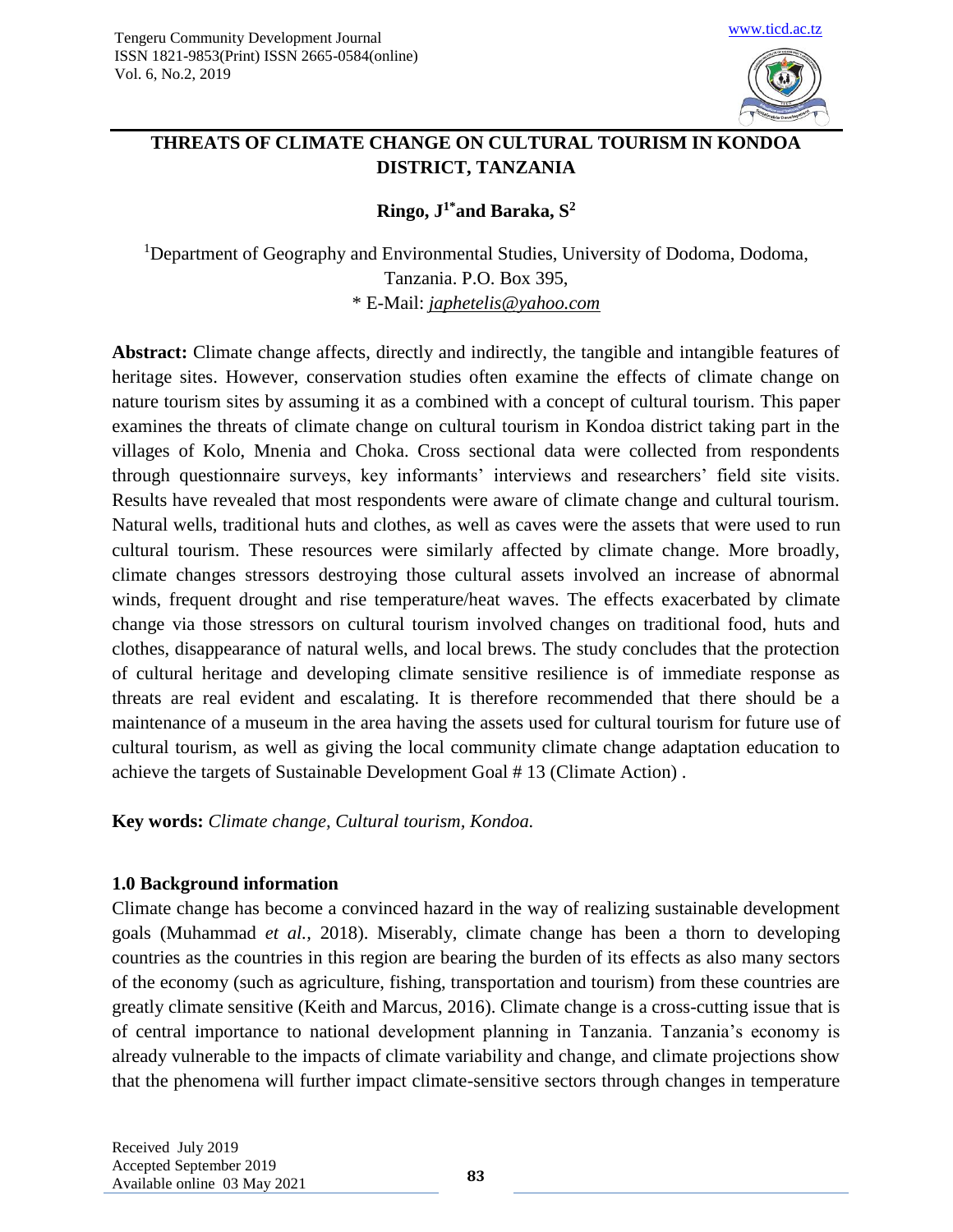

and precipitation patterns (Yanda, 2013; IPCC, 2014; Meaghan *et al.,* 2015; Joseph and Kaswamila, 2017).

Tourism is one of the Tanzanian economic sectors which has been threatened by climate variability and change. Tourism is divided into cultural and nature tourism. As for cultural tourism in Tanzania, it has been under the stewardship of the Tanzania Tourist Board (TTB) in collaboration with the Ministry of Natural Resources and Tourism (MNRT). With over 120 ethnic groups, Tanzania is endowed with a diverse and rich cultural heritage. Visitors encounter authentic culture and experience the real daily lives of Tanzanians by exploring landscapes, scale heights, take part in dances and rituals, listen to traditional music and tales, taste local cuisine and beverages, and make handcrafts (Tanzania cultural Tourism Programme, 2017).

Kondoa District is one among the districts in Tanzania which have cultural heritage resources invested in cultural tourism. Those assets are located in different places in Kondoa such as in Kolo village where there are series of rock paintings, the history of great chief Kimolo and his lifestyle, the Sambwa hill, the *Sandawe* semi bushmen tribe, the natural forests and supernatural wells in Kondoa town (Bwasiri, 2008; Campbell and David 2012). All these assets attract visitors to learn the culture of Kondoa.

Like other environmental resources, these cultural heritage resources have no immune from the threats exacerbated by climate change which could affect them and the entire sector of cultural tourism as observed elsewhere by Ahmadreza, (2019). Although several attempts have been made in researching cultural tourism in Kondoa district such as assessing the management of those indigenous heritages (Bwasiri 2008), livelihood implication of Kondoa world heritage rock painting site (Campbell and David 2012), and the contribution of cultural tourism to local communities livelihood (Cultural tourism enterprise, 2017), unfortunately they have failed to explore the threats of climate change on the operation of cultural tourism. In other words, it is not known to what extent climate change has been a thorn to cultural heritage resources in leading the district. This paper therefore, aims to; (i) determine the local people awareness of climate change and cultural tourism (ii) examine the cultural tourism assets in the area affected by climate change (iii) assess the effects of climate change to the assets used in cultural tourism.

## **2.0 Methodology**

## **2.1 Study area**

Kolo, Mnenia and Choka villages within Kondoa district were purposively chosen for the study. The areas have the centers that operate cultural tourism having immense natural and cultural heritages such as natural wells, caves, hot spring, clothes used by the *Rangi* society, farming tools, rocks shelters, overhanging slabs of sedimentary rocks fragmented by rift faults whose vertical planes have been used for rock paintings for at least two millennia. Kondoa District is in Dodoma Region of Tanzania, lies at 4° 12` to 5° 38` south and longitude 35° 6` to 36° 2` East. Its climate is semi-arid characterized with seasonal rainfall (average rainfall ranges 400 mm in the plateau and 1000 in the highlands) ranging from late December to mid-March with a dry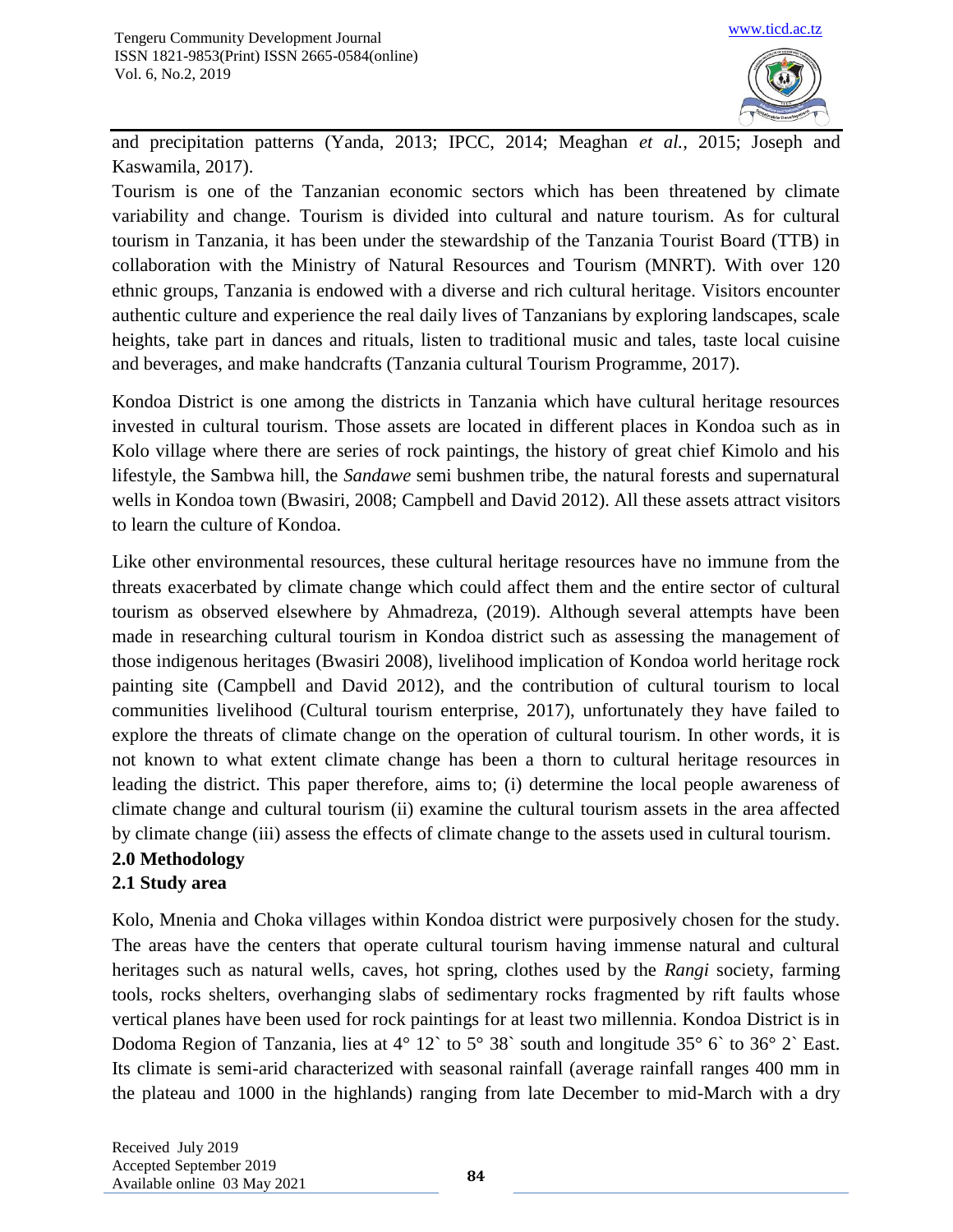

spell in February, and receives little to no precipitation to the rest of the years. The temperature falls between 20°C to 25°C.

## **2.2 Research design and sampling techniques**

The study used mixed method, where both quantitative and qualitative methods were applied to enable researchers to get information through use of different methods which triangulated to build the reality of issue under investigation. Also the study employed a cross-section design. The target population mainly covered members of household, because they were the ones involving in cultural tourism and directly affected by the changes of some cultural practices caused by the changing climate. Another targeted people were the local administrators because were the leaders to supervise climate change and tourism interventions in the area and they were also having records and trends of those phenomena's within the area. The same reasons were for the purposive involvement of tourism officer.

The study population involved 90 ( $\geq$ 18 years old) respondents via probability sampling. Also purposive sampling was used to gather more and detailed information from key individuals who were engaging in cultural tourism and concerned with climate change around the study area (i.e. village executive officers and elders among the selected households because they have more knowledge and experiences of the subject matter).

## **2.3 Methods and tools of data collection**

To achieve the objectives outlined above, we have used household questionnaire survey to collect information from 90 respondents concerning their awareness on climate change and cultural tourism, the changes of cultural assets due to climate change, as well as the effects of this situation to the cultural tourism. We have visited them face by face to fill in the questionnaires. We have also pre-tested the questionnaires so as to have valid data and familiarizing the study villages.

The village administrative officers, tourism officers, and local extension experts were also interviewed individually through structured checklists because of their title/job position at the village, ward and district levels. The most issues interviewed were their views on the intersection between the changes of climate and its perturbations to the operation of cultural tourism in the areas. Their information on the study was crucial to add and triangulate the views from the household respondents.

We have also visited the three villages in order to have a physical contact with them through seeing cultural practices and assets used to operate cultural tourism. Organization of visits and routes were under the local leaders and Kolo rock painting antiquities officer.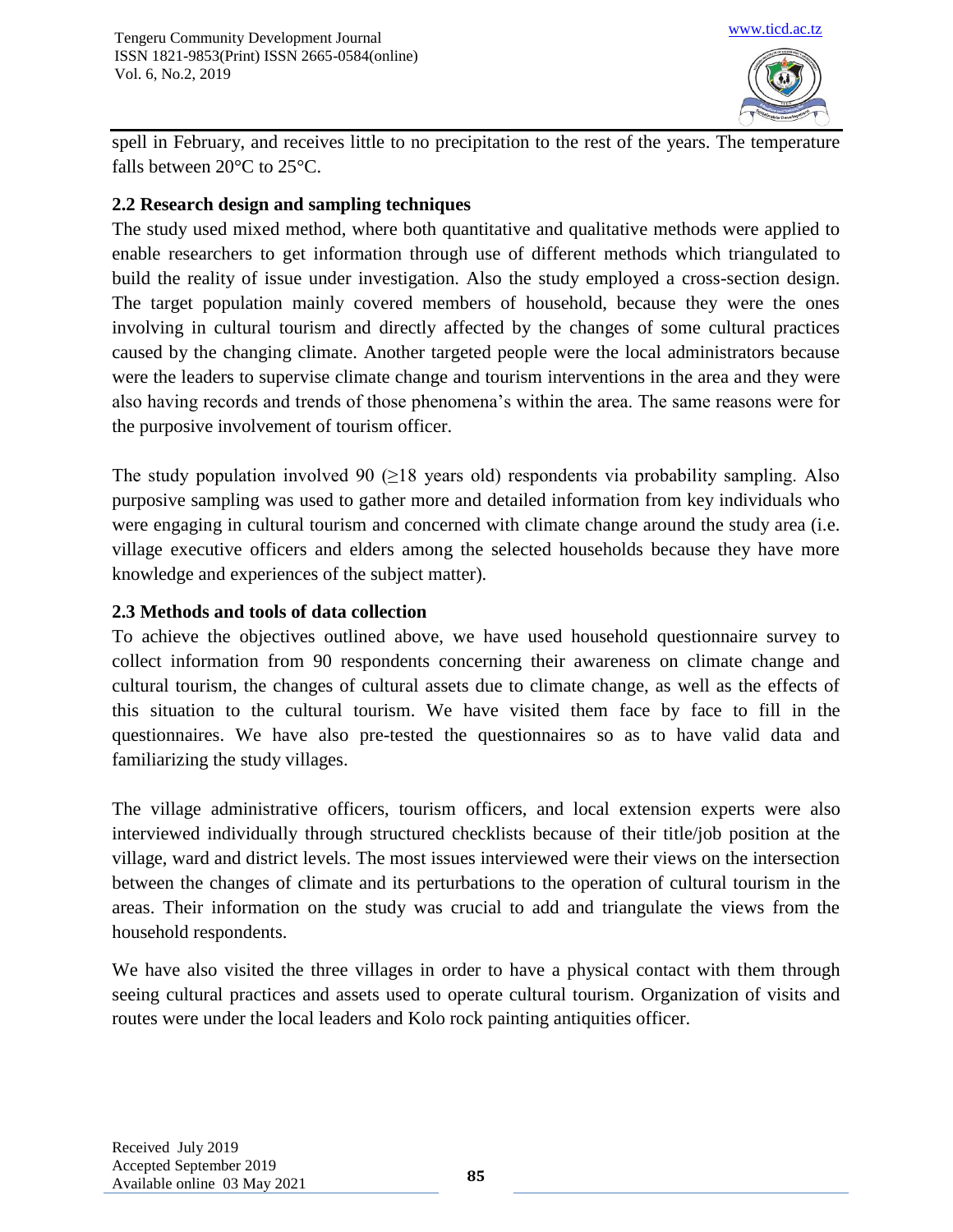

## **2.4 Data analysis and presentation**

Qualitative data were analyzed by gaining the understanding of the underlying reasons, opinions, feelings and motivations of respondents towards the questions. On the hand, quantitative data were cleaned, coded and entered into Statistical Package for Social Science (SPSS) software to assist in analyzing and summarizing data obtained to generate means and percentages. Qualitative data were presented by quoting key issues raised by various respondents while considering their opinions and their understanding towards the raised issues. Quantitative data were presented by using graphs and tables.

#### **3.0 Results and Discussions**

## **3.1 Socio-economic background**

Social and economic background of the respondents are provided in Table 1. From 90 respondents', about 58.89% of them were males who were more than a half of the respondents as females were 41.1%. In terms of age group, the majority of them were within the range of 18 to 45 years (86.66%) while 46 and above were 13.33% implying that all respondents were matured enough as Muhammad *et al.*, (2018) put that age reflect a sign of maturity and experience. Regarding education level, 45.57% of them have their highest level of education being primary school (have received mostly 7 years of education) entailing a normal literacy on understanding cultural tourism and climate change issues. Agriculture was the main economic activity being practiced by 52.22% of them (Table 2).

|                 | Sex    |      | Ages   |       |       |            | Education |           | Occupations |       |           |                |
|-----------------|--------|------|--------|-------|-------|------------|-----------|-----------|-------------|-------|-----------|----------------|
|                 |        |      |        |       |       |            | $n=30$    |           |             |       | $n=30$    |                |
|                 | $n=30$ |      | $n=30$ |       |       |            |           |           |             |       |           |                |
| <b>Villages</b> | М      | F    | 18-35  | 36-45 | $46+$ | <b>NFE</b> | PE        | <b>SE</b> | <b>PS</b>   | AG    | <b>BS</b> | <b>CS</b>      |
| Kolo            | 60     | 40   | 53.3   | 33.3  | 13.3  | 10         | 20        | 53.3      | 16.7        | 26.7  | 56.7      | 16.7           |
| Mnenia          | 56.7   | 43.3 | 40     | 46.7  | 13.3  | 3.3        | 40        | 46.7      | 10          | 53.3  | 36.7      | 10             |
| Choka           | 60     | 40   | 36.7   | 50    | 13.3  | 3.3        | 76.7      | 20        | $\theta$    | 76.7  | 23.3      | $\overline{0}$ |
| Total           | 176.7  | 123  | 130    | 130   | 39.9  | 16.7       | 136.7     | 120       | 26.7        | 156.7 | 116.7     | 26.7           |
| Average         | 58.9   | 41.1 | 43.3   | 43.3  | 13.3  | 5.6        | 45.6      | 40        | 8.9         | 52.2  | 38.9      | 8.9            |

#### **Table 1:** Socio-economic background of the respondents (%)

n=sample, M=male, F=female, NFE=non-formal education, PE=primary education, SE=secondary education, PS=post-secondary education, AG=agriculture, BS=business.

#### CS=civil servant

## **3.2 Awareness on climate change and cultural tourism**

Respondents were assessed if they were aware of climate change. Results indicate that among 90 respondents who were surveyed in the three villages, 94.4% of them were aware (see Figure 1). They got awareness from family members or friends, media (radios and television), tourists, and village meetings. Similar expressions of awareness by the respondents were also identified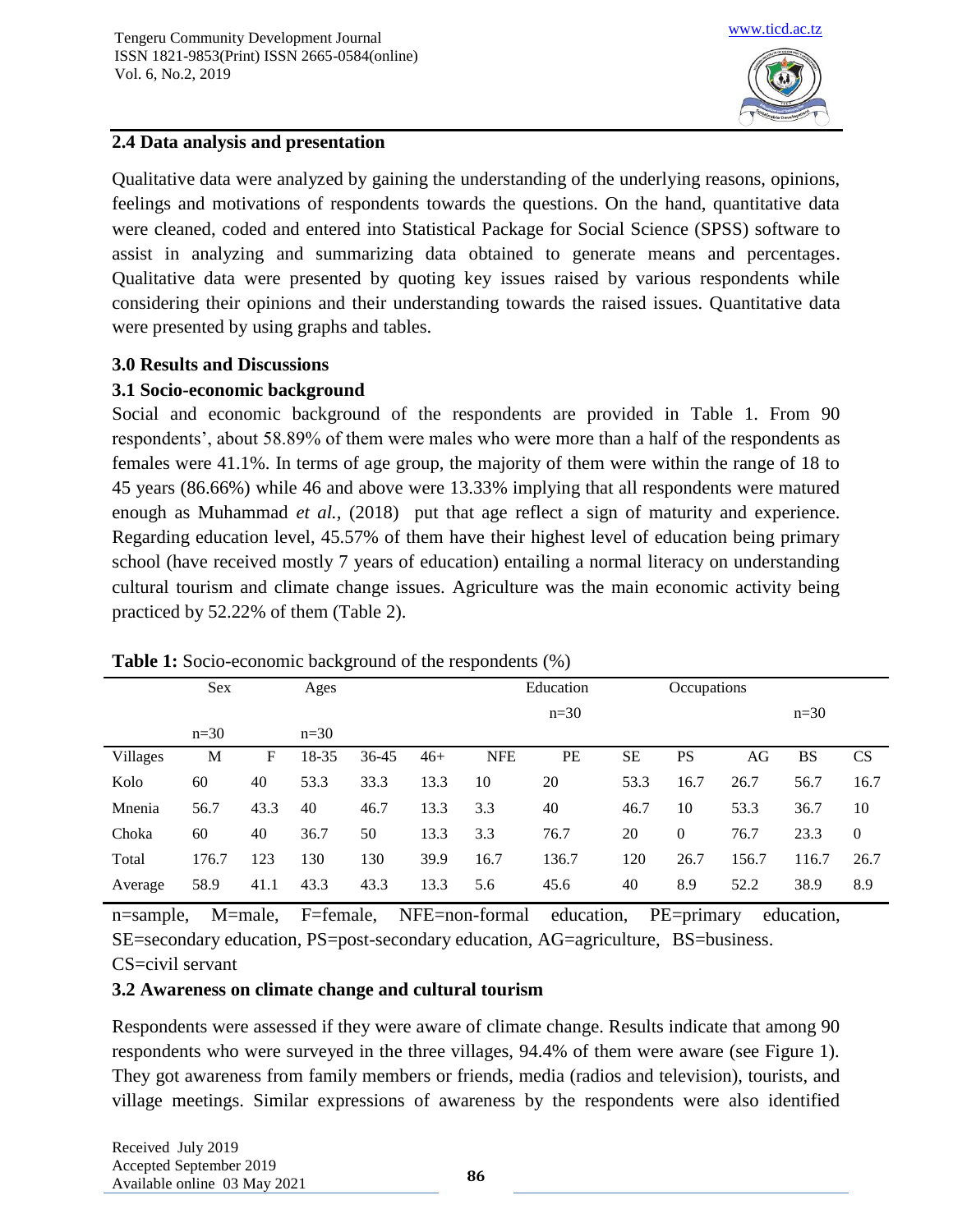

previously by Muhammad *et al.,* (2018). Furthermore, among them, males were more aware than females due to the fact that most of the males were the key participants in tree planting seminars, environmental conservation seminars and in the community meetings while females left home due to cultural set ups putting more women at home surroundings. This is contrary to the findings elsewhere that women interact more with environmental resources and they are frontiers in detecting any change that encounters the environment (United Nations Commission for Africa, 2009) as they are also the first victims of environmental changes once happen negatively (Stringer *et al.,* 2020).





Respondents were further probed if they were aware of cultural tourism. Findings in Figure 2 disclosed that about 93.3% of them were aware. We had furthermore requested them to identify their sources of awareness on that sector. They were found aware mostly due to tourism interactions they used to have in their localities, media (radio and television), social networks, as well as students and researchers visits. This signifies that the cultural assets around the study area are still in use for tourism attractions. Also, the results shows how powerful the media and social networks are vital in acquainting people about what prevails. The same goes to the interactions by visitors i.e. students/researchers. The related studies of similar roles were observed by Praveen, (2014) and that of Japhet and Ali (2018).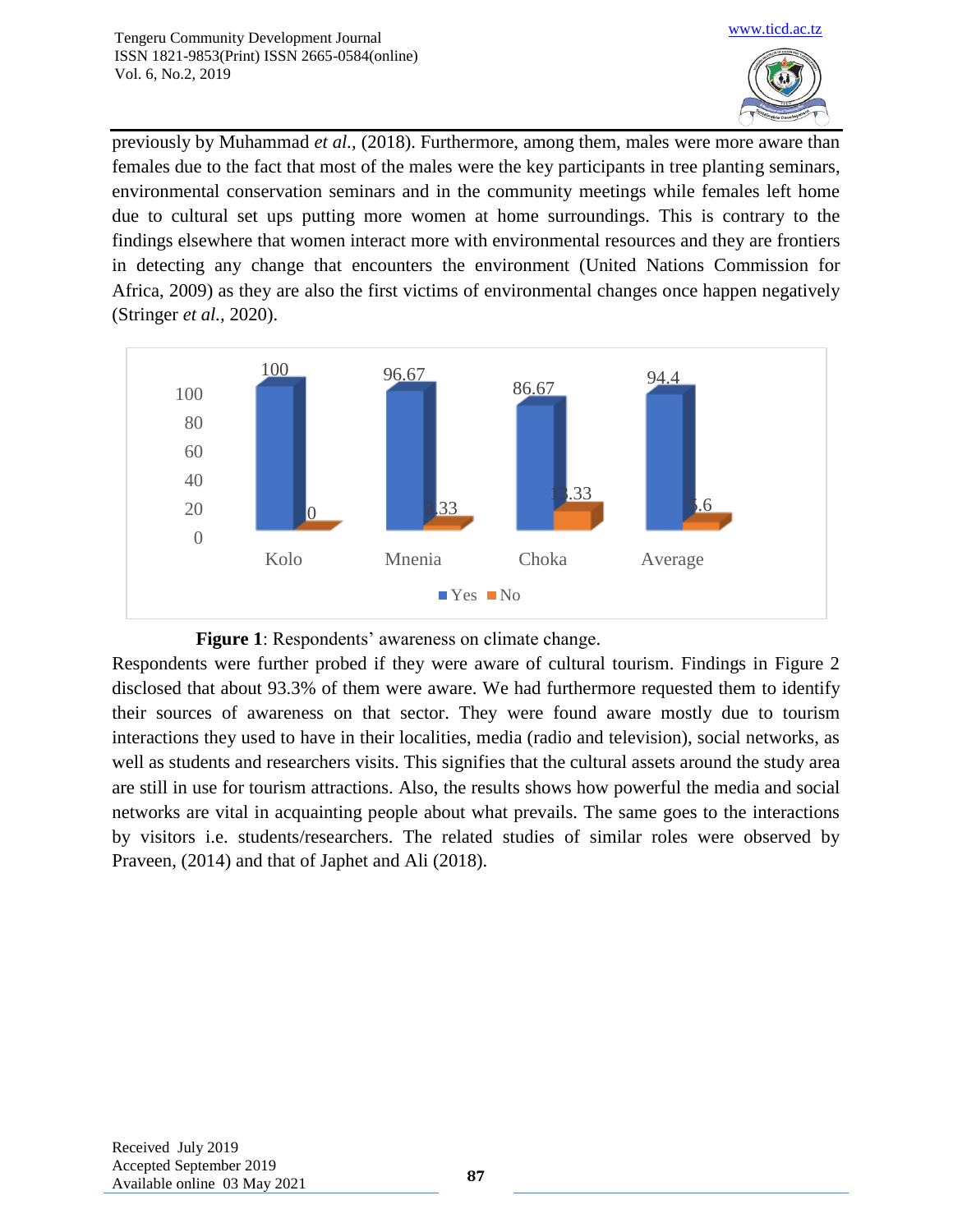

 **Figure 2**: Respondents' awareness on cultural tourism.

## **3.3 Cultural tourism assets affected by climate change**

Table 2 indicate the views pertinent to cultural tourism assets in place. According to this table, many people had the awareness of various assets. For instance, they have identified natural wells, caves and the Chief's house/residence (see Table 2). It is apparent from the results that natural wells were ranked by many respondents tentatively because they were used to most of them to collect water for domestic uses. Interviews with Kolo rock painting Antiquities Officer has added more on the assets. He disclosed that;

*"..Yes, Kolo, Mnenia and Choka villages have an immense of rock paintings, natural pillars, traditional ceremonies, and handcraft/artifacts of long time ago which are resourceful for tourism and studies".*

|         | Wells  |                | Huts   |       | Clothes |                | Chiefs house |       | Caves  |       |
|---------|--------|----------------|--------|-------|---------|----------------|--------------|-------|--------|-------|
|         |        |                | $n=30$ |       | $n=30$  |                | $n=30$       |       | $n=30$ |       |
|         | $n=30$ |                |        |       |         |                |              |       |        |       |
|         | Yes    | N <sub>0</sub> | Yes    | No    | Yes     | N <sub>0</sub> | Yes          | No    | Yes    | No    |
| Kolo    | 83.33  | 16.67          | 50     | 50    | 23.33   | 76.67          | 60           | 40    | 83.33  | 16.67 |
| Mnenia  | 86.67  | 13.33          | 73.33  | 26.67 | 36.67   | 63.33          | 13.33        | 86.67 | 73.33  | 26.67 |
| Choka   | 86.67  | 13.33          | 63.33  | 36.67 | 40      | 60             | 3.33         | 96.67 | 66.67  | 33.33 |
| Total   | 256.7  | 43.33          | 186.7  | 113.3 | 100     | 200            | 76.66        | 223.3 | 223.3  | 76.67 |
| Average | 85.6   | 14.4           | 62.2   | 37.8  | 33.3    | 66.7           | 25.6         | 74.4  | 74.4   | 25.6  |

## **Table 2:** Cultural tourism assets

In Figure 3 below, are the painted rocks in Kolo hills caves showing various traditions practiced long years ago by ancestors. Currently, they are used for rituals and other cultural practices linked with cultural tourism.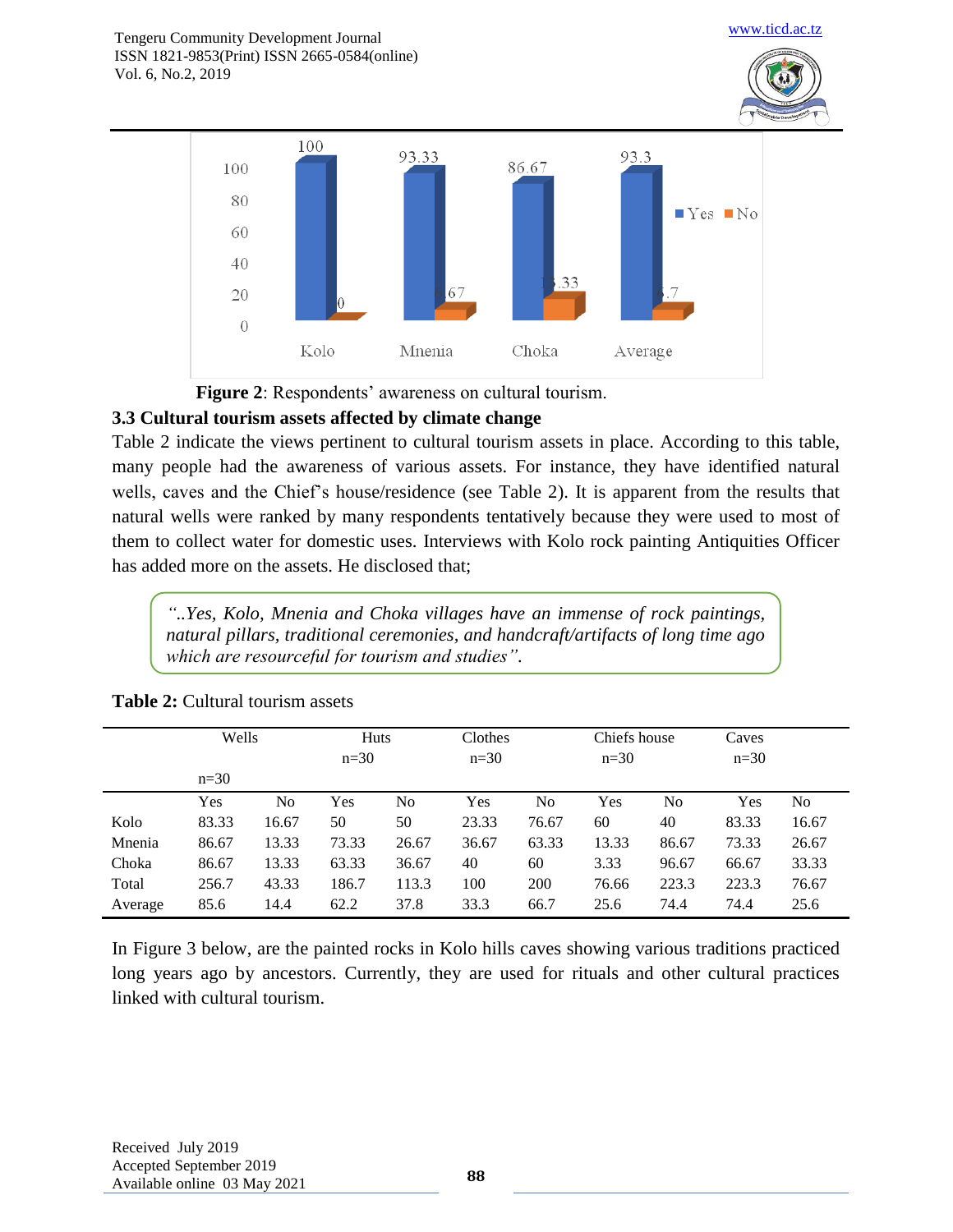



**Figure 3:** Painting tradition art and the abduction scene from Kolo hill.

The current study intended also to examine the changes that cultural tourism assets underwent due to climate change in the area. About 84.4% of the respondents were able to identify the changes that have been occurring in the area (Figure 4). Furthermore, they were asked to identify assets which were affected by climate change. Findings showed that, almost 81.11% mentioned natural wells as the most affected assets while 13.33% identified traditional clothes and caves (Table 3).



**Figure 4:** Awareness on the changes of cultural tourism assets due to climate change **Table 3:** Changing assets due to climate change  $(\%)$ 

|         | Wells<br>$n=30$ |                | Huts<br>$n=30$ |                | Clothes<br>$n=30$ |       | Caves/Rocks<br>$n=30$ |       |
|---------|-----------------|----------------|----------------|----------------|-------------------|-------|-----------------------|-------|
|         | Yes             | N <sub>0</sub> | Yes            | N <sub>0</sub> | Yes               | No    | Yes                   |       |
|         |                 |                |                |                |                   |       |                       | No    |
| Kolo    | 83.33           | 16.67          | 36.67          | 63.33          | 20                | 80    | 20                    | 80    |
| Mnenia  | 76.67           | 23.33          | 33.33          | 66.67          | 3.33              | 96.67 | 3.33                  | 96.67 |
| Choka   | 83.33           | 16.67          | 36.67          | 63.33          |                   | 83.33 | 3.33                  | 96.67 |
|         |                 |                |                |                | 16.67             |       |                       |       |
| Total   | 243.33          | 56.67          | 106.67         | 193.3          | 40                | 260   | 26.66                 | 273.3 |
| Average | 81.1            | 18.9           | 35.6           | 64.4           | 13.3              | 86.7  | 13.3                  | 91.1  |

Respondents have further identified the changes faced those cultural assets due to climate change. Findings revealed that, 49.9% of them have identified the loss of water as the main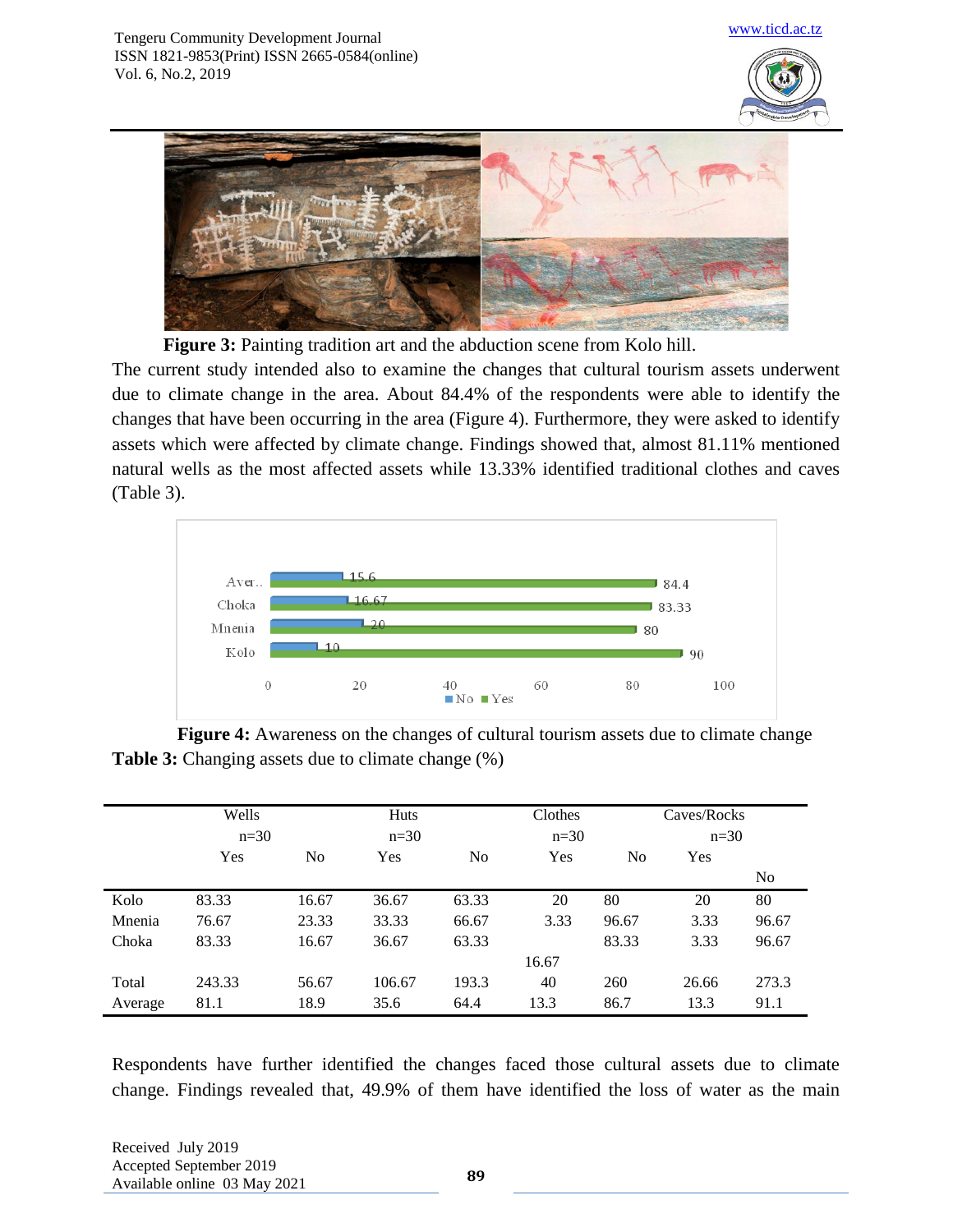

change that occurred to the natural wells which had influenced their disappearance. Also, 34.44% have identified destruction of traditional huts, caves and rock arts. About 15.56% have similarly identified the change of wearing styles due to increased warming as shown in Table 4. **Table 4:** Changes facing cultural assets due to climate change (%)

|                                 | Responses |        |        |         |
|---------------------------------|-----------|--------|--------|---------|
| Changes                         | Kolo      | Mnenia | Choka  | Average |
|                                 | $n=30$    | $n=30$ | $n=30$ |         |
| Loss of water                   | 43.33     | 73.33  | 33.33  | 49.9    |
| Damage of rocks, huts and caves | 40        | 23.33  | 40     | 34.4    |
| Change of wearing style         | 16.67     | 3.33   | 26.67  | 15.6    |

We have also explored the climate change stressors exacerbated changes to the cultural tourism assets. Findings disclosed four main stressors (Table 5). The first was drought (42.22%) which had influenced disappearance of natural wells as more heat evaporated them. The second involved winds (23.33%) fueled the changes of tradition huts ('*tembe'*) such that most of them fail to stay longer. The third stressor encompassed temperature/heat waves (12.22%) led people to wear less dress to cope with usual warm condition. The same stressor led menace to food crops as less harvests were obtained. The fourth stressor was an eruption of erratic rains which causes flooding which latter erode the rock paints and the food crops. It has erode the traditional huts (*'tembe'*) for *Rangi* and *Sandawe* tribes in the area. Our further discussions with Agriculture Extension Officer who stationed at Kolo ward supervising the three villages of this study had this to cement;

*"It is real my sons that millet, sorghum and maize crops together with livestock in our villages are aggravated by increasing temperature, abnormal winds, and inadequate rains which are also uncertain as years goes on. The situation is complex even to me as an expert as when I compare to the past when I was young, I see greater changes. Surely, our future is uncertain my sons".*

|               | Responses |        |        |         |
|---------------|-----------|--------|--------|---------|
| Effects       | Kolo      | Mnenia | Choka  | Average |
|               | $n=30$    | $n=30$ | $n=30$ |         |
| Drought       | 43.33     | 36.67  | 46.67  | 42.2    |
| Erratic rains | 16.67     | 26.67  | 23.33  | 20      |
| Wind          | 20        | 30     | 20     | 23.3    |
| Temperature   | 20        | 6.67   | 10     | 12.2    |

**Table 5:** Climate change stressors influencing changes on cultural assets (%)

The above respondents observations relates with those of Sabine and Sylivia, (2014) that climate change is increasingly posing threat to the protection of world heritage. It affects cultural heritage, as well as natural heritage, posing a threat of biodiversity. Furthermore, climate change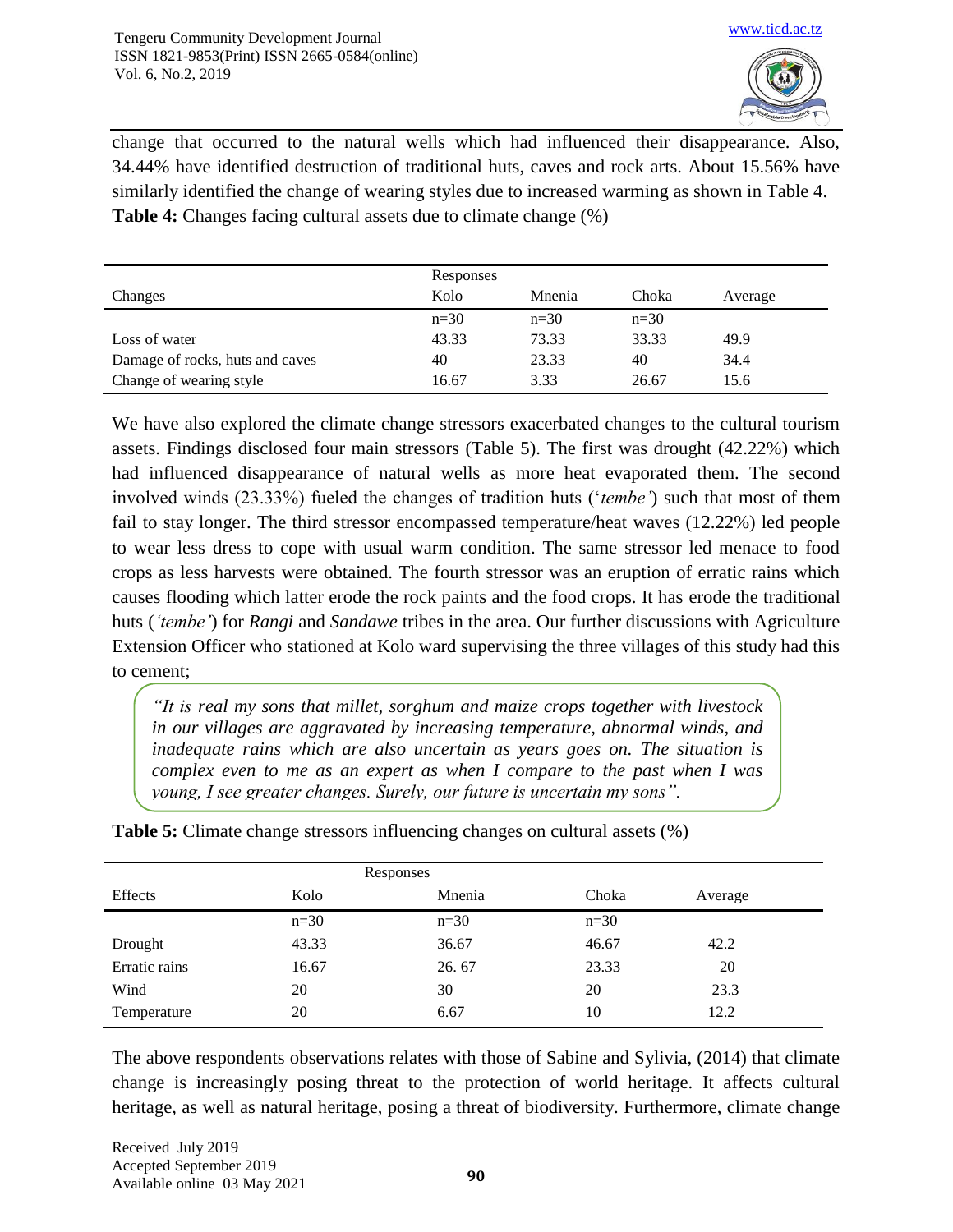

is likely to affect cultural diversity and socio-cultural interactions by forcing communities to change their work habits and ways of life, to compete for resources or to migrate elsewhere. At Tanzanian level, those results are consistently furthermore with the reports of NAPA, (2007) and USAID, (2018) that climate change stressors (i.e. increased temperature and evaporation rates and heat wave duration, as well as increased frequency and intensity of heavy rainfall) pose threats to Tanzanian tourism.

## **3.4 Effects of the changes of assets on cultural tourism**

Finally, an attempt was made to assess the effects posed by climate change stressors to cultural tourism. To achieve this, respondents were requested to identify and elaborate them. Results show that different types of cultural assets are susceptible to the effects of climate change to a varying degree. Among the effects, findings depicted that the changes have resulted into the changing of traditional dressing style mainly of *Rangi* and *Sandawe* tribes (Table 6). The former dress ('*rubega'*) dressed up by those communities in the area has been changing to modern dresses partly due to increasing heat which makes them need alternative clothes. Regardless that even globalization may somewhat influence the changing of dresses, they still hold that it was mostly due to escalating hot climate. The changing of dresses from local to modern entailing reduction of local attraction by visitors whose interests lies on local clothes. The changes faced local people in Kolo, Mnenia and Choka villages concede the views presented by Kjellstrom *et al.,* (2009) that climate change is likely to affect cultural diversity and socio-cultural interactions by forcing communities to change their work habits and ways of life. The same was observed to the *Masai* community by Asilia Africa, (2017).

|                                | <b>Villages</b> |                |       |              |             |
|--------------------------------|-----------------|----------------|-------|--------------|-------------|
| <b>Changes</b>                 | Kolo            | <b>M</b> nenia | Choka | <b>Total</b> | $Average**$ |
| Changed dressing style         | 73              | 86.6           | 43.3  | 202.8        | 67.6        |
| Changed traditional foods      | 53              | 60             | 83.3  | 196.3        | 65.4        |
| Changed usage of local brews   | 63.3            | 80             | 73.3  | 216.6        | 72.2        |
| Disappearance of natural wells | 83.3            | 93.9           | 80    | 257.2        | 85.7        |

**Table 6:** Effects of the changes of cultural assets on cultural tourism

\*\*=multiple response

At the same time, climate change has been ravaging the usage of local foods that have been previously used (Table 7). They had ascertained that increased pets and diseases, and drought have pushed people to cultivate modern species of food crops (maize and millet) which were not in the area in the past and have no the flavor as the traditional species. The aim is to cope/adapt with food insecurity due to climate change. For that reasons, the traditional foods (such as '*mlenda' and 'kirumbu'*) are disappearing hence reduce attraction to the visitors who have interests on local foods. The challenge of food changes due to climate change is in relative with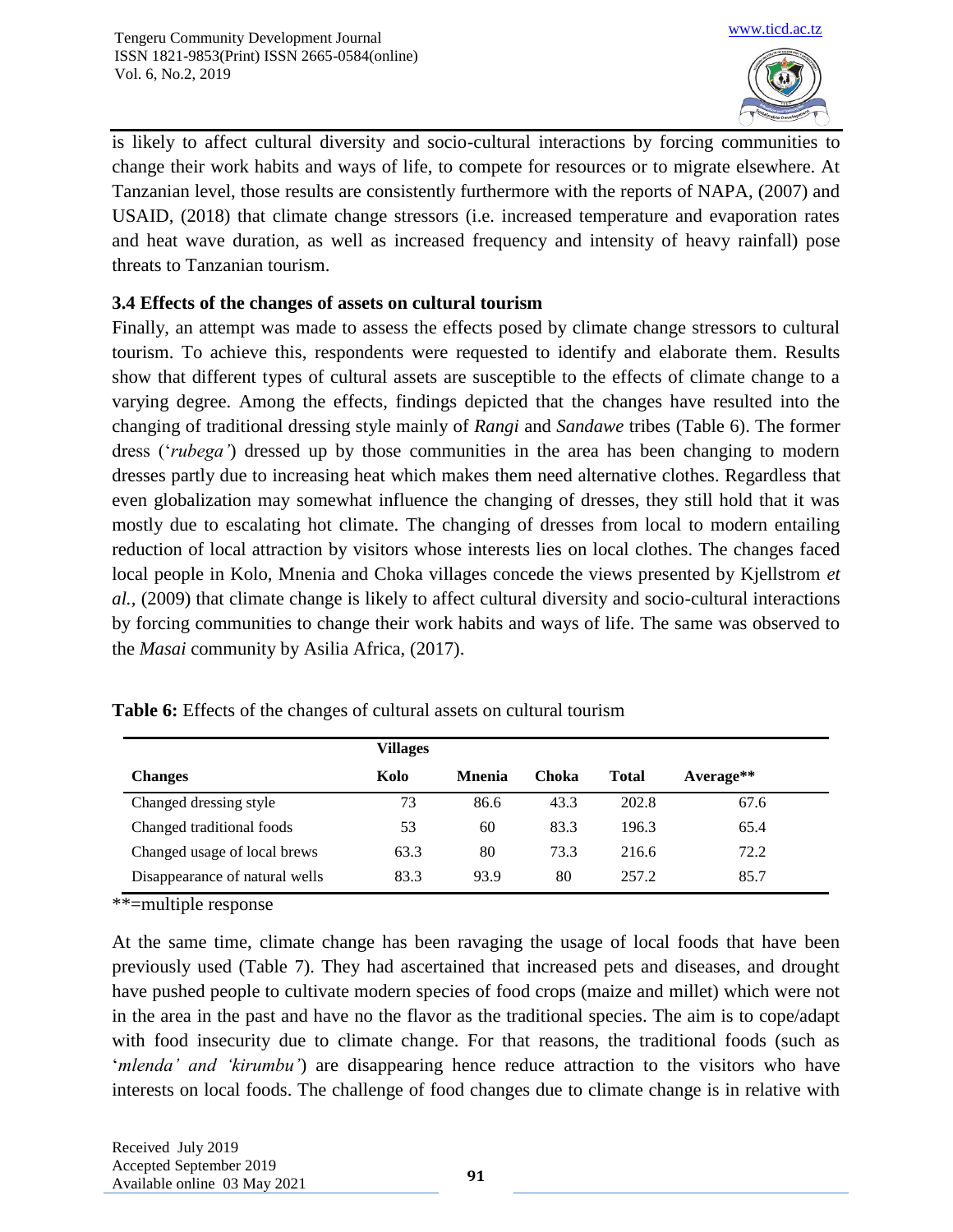

the arguments posed by FAO, (2008) that climate change have affected the four dimensions of food security: food availability, food accessibility, food utilization and food systems stability. So in terms of food systems, we realized the changes in Kolo, Mnenia and Choka villages.

Other chaos of climate change on cultural tourism in the area dwelt on local brews. We have found that crops like millets and sorghums which mainly used for making local brews underwent less harvests due to erratic and unpredictable rains. Therefore, the harvests are mostly used for food than local brews hence they have been losing attraction at that juncture. The same claims were remarked to the decline of maize which was also used for making local brews ('*komoni'*). One elder had this to say when administer him questionnaire;

*"..Listen to me, I was famous here in Mnenia in making 'komoni' (local brew made of maize) since 1980's. Its taste was super, but nowadays the taste is not good as we are using your (we researchers) new generation maize species which grows faster like mushrooms……."*

Interestingly, the issue of local brews has similarly reported elsewhere differently. A study by Wei, *et al*, (2018) informs that there is a decrease in global beer supply due to extreme drought and heat. It is mainly because these extreme events have been causing substantial decrease in barley yield worldwide.

Further, we had also found that climate change has been causing the disappearance of the natural wells which were the hubs in the past to provide water for domestic uses as well as those wells were used for rituals and for rain making/prayers. Following the rapid pace to lose them, the same threat goes on losing the attraction for tourists. Now people are pushed to get water from the modern drilled wells (mostly wind mills) which are not their tradition. This scenario indicates that in the study area, as natural wells gradually disappears, more and more households begins to face water shortage if the drilled wells are not many enough to meet the demand (domestic and for livestock). Joseph and Kaswamila (2017) have also discusses the ramification of climate change on water shortage in Longido district mainly to pastoralists. They found that their natural wells, ponds and seasonal rivers dried due to drought.

## **4.0 Conclusion**

The results of the research revealed that cultural assets like other environmental resources and like other man's activities are devastated by climate change. Surely, for cultural tourism, climate change is not a remote event, but a phenomenon that already impacts the sector in different settings. It is likely that temperature, rainfall and wind will affect decisions by tourists to travel to Kondoa in the forthcoming nearby years. After this, the impacts of climate on travel patterns to the area will be uncertain. With escalating climate change and its destructive effects on cultural tourism, building resilience has to be a way to prediction and adapt. The aim is to create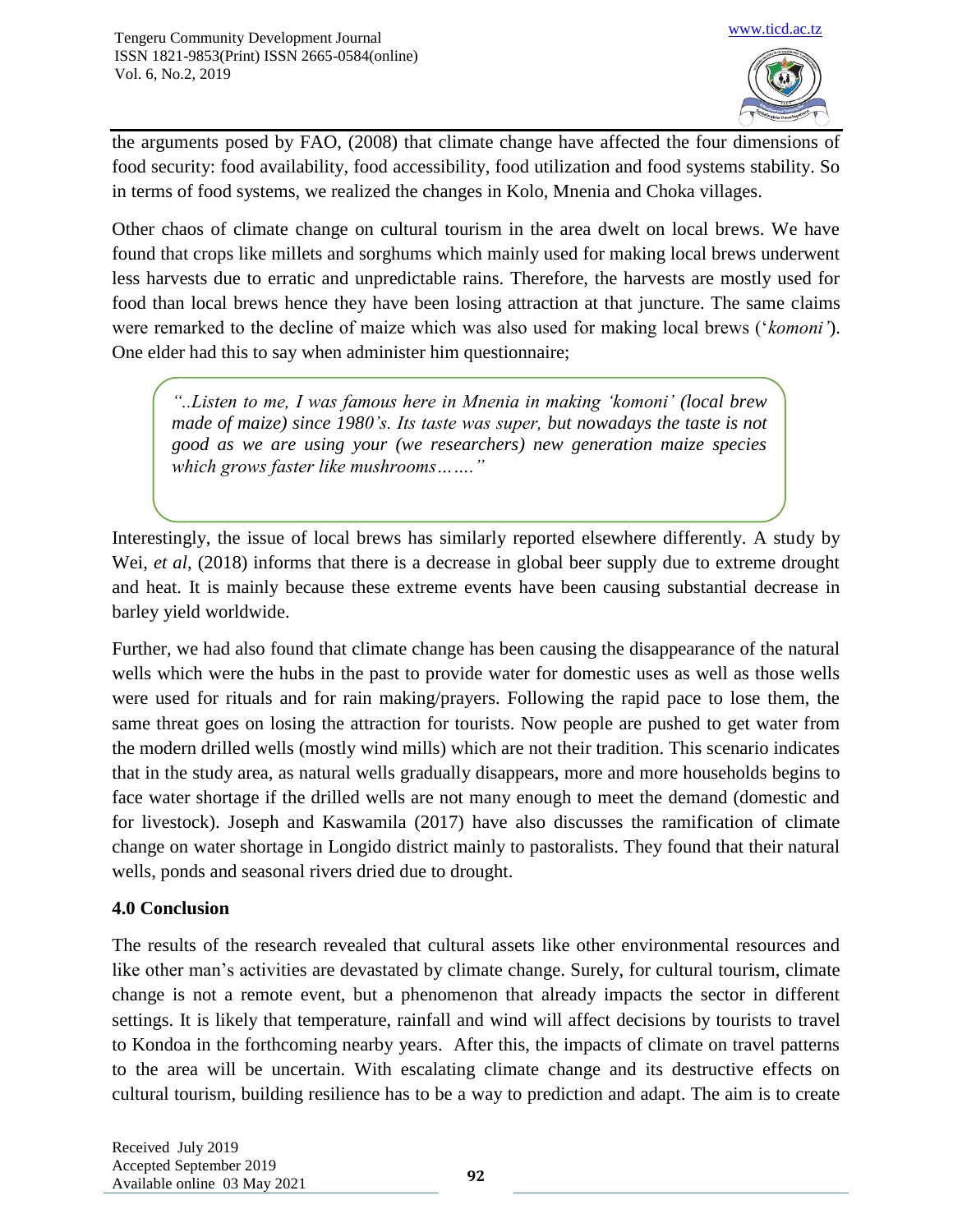

an opportunity for development, absorbing shocks and accruing benefits from changes. Yet, the future is unpredictable and full of surprises, managing the resilience and adaptation may reduce livelihood vulnerability of cultural tourism dependents. People need to be educated on how best to adapt and cope with the consequences of climate change to cultural assets and the environment in totality so as to sustain the operation of cultural tourism. Also, there should be carbon offset programs which will allow travelers and foreigners to mitigate the carbon footprints of their travels through funding for a carbon reduction program whereby these funds and payments will help in various campaigns and activities of reducing carbon into the atmosphere. Also, a study should be also done to assess the adaptation pathways that suits for local people in the area to pursue so as to have both sustainable livelihood and resilient cultural tourism against varying and changing climate.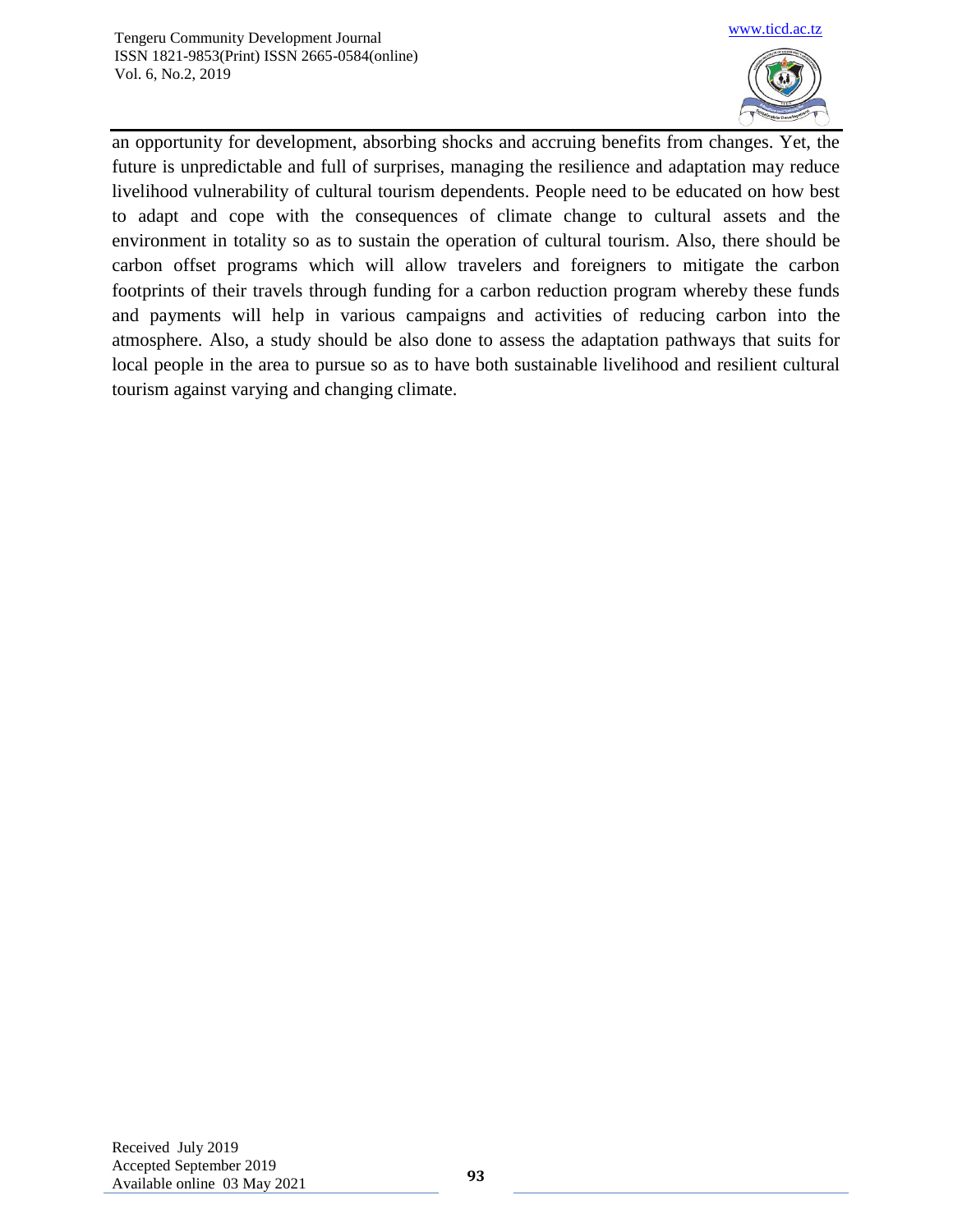

#### **References**

- Ahmadreza, S., Massimo, S., and Ilenia, P. (2019). Climate Change Challenges to Existing Cultural Heritage Policy. Sustainability, (11).
- Asilia Africa. (2017). Culture and Communities: *Climate Change and the Maasai: Tanzania.*
- Bwasiri, E. (2008). The Management of Indigenous Heritage: A Case Study of Mongomi wa Kolo Rock Shelter, Central Tanzania. M.A Dissertation, University of the Witwatersrand.
- Campbell, A. and David, C. (2012). *Kondoa World Heritage Rock Painting Site*: accessed from http//:www.africarockart.org.
- Food and Agriculture Organization (2008). Climate change and food security: a framework document. Rome, Italy.
- Intergovernmental Panel on Climate Change, (2014). Climate Change 2014: Synthesis report. Contribution of Working Groups I, II and III to the Fifth Assessment Report of the Intergovernmental Panel on Climate Change [Core Writing Team, R. K. Pachauri and L. A. Meyer (eds.)]. IPCC, Geneva, Switzerland.
- Japhet, R. and Alli H. (2018). Sharing Disaster Information in the Social Networks: Lessons Learned from the Higher Learning Students Pursuing Disaster Management Program. *International Journal of Information Science and System,* 6(1).
- Joseph, L. and Kaswamila, A. (2017). The Pastoralists' Resilience and Innovative Adaptation Strategies on Impacts of Climate Change in Rangelands of Longido District, Tanzania. *International Journal of Environment and Bioenergy* 12(1): 47-61.
- Keith Wades and Marcus Jennings. (2016). The Impact of Climate Change on the Global Economy.
- Kjellstrom, T., Kovats, R.S., Lloyd, S., Holt, T., Tol, R. (2009). The direct impact of climate change on regional labor productivity. *Arch. Environ. Occup. Health*, 64.
- Meaghan, E., Pius, Z., Jennifer, J. (2015). Climate change policy inventory andanalysis for Tanzania.CICERO Report.
- Muhammad, F., Muhammad, A., Sarfraz, H. and Raza, U. (2018). Assessing Indigenous Knowledge through Farmers' Perception and Adaptation to Climate Change in Pakistan.*, 29(1).*
- Praveen, K. (2014). Role of Media in the Promotion of Tourism Industry in India. Global Review of Research in Tourism, Hospitality and Leisure Management. *An Online International Research Journal, 1(3).*
- Stringer, L., Fraser E., Harris, D., Lyona, C., Pereira, L., Warda, C, Simelton, E. (2020). Adaptation and development pathways for different types of farmers. *Environmental Science and Policy,* 104 (2020).
- Tanzania Cultural Tourism Programme, (2017). *Authentic Cultural Experiences in Unforgettable Tanzania.*
- United Nations (2009). Women, gender equality and climate change. Fact sheet, UN women watch. www.un.org/womenwatch.